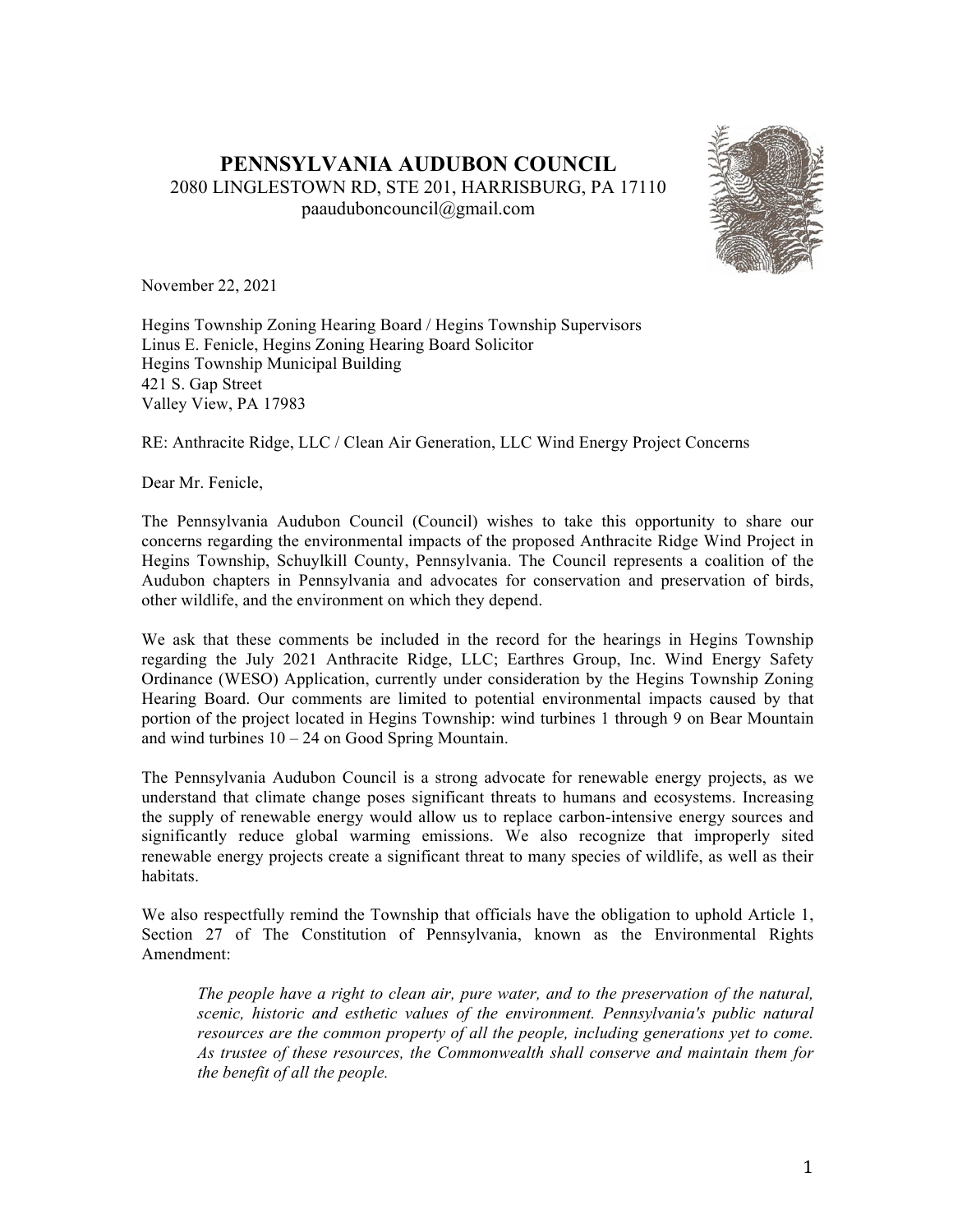The Council's evaluation of the location for the Anthracite Ridge Wind Project shows that this site poses significant risk of negative impacts to forested habitats, birds, and other wildlife species. The Hegins Township Wind Energy Safety Ordinance (WESO) clearly states in Section 2, part C that failure to comply with the WESO constitutes a danger to "migratory birds, bats and the watershed." Our review of the Application shows that the project proposal and submitted summaries of wildlife studies are inadequate and incomplete, as illustrated below.

### **PA-threatened Eastern Woodrat**

Wind turbine roads and clearings proposed for the **Bear Mountain Heritage Area** would negatively impact a Natural Area of Statewide Significance, a designation determined by The Nature Conservancy.1 Although the western section of Bear Mountain is protected by the Pennsylvania Game Commission as State Game Lands #264, the wind project would fragment the eastern portion of forest in the Natural Area. Forest fragmentation is caused when development such as roads, pipelines, or transmission lines are built through a forest, creating openings and smaller forest blocks.

Forest fragmentation adversely affects the PA-threatened animal species of concern found in the Bear Mountain Natural Heritage Area, the Allegheny woodrat, once a common species, but now in sharp decline. The Allegheny woodrat is a shy, nocturnal mammal dependent on unfragmented forests with rocky outcrops and is more like the western pack rat than the non-native Norway rat. Road building, utility lines, and industrial wind projects threaten the survival and dispersal of Allegheny woodrats since openings create barriers that reduce their ability to travel between rocky areas. One study found that woodrat populations within 0.62 miles of a forest road were 15 times as likely to disappear compared to those more than 1.24 miles from the forest edge.2

## **Federally Endangered Indiana Bat and Federally Threatened Northern Long-eared Bat**

In general, industrial wind facilities cause extensive bat mortality when located near forests and winter hibernacula, as well as on mountains, which serve as pathways for migratory bat species. The U.S. Fish and Wildlife Service (USFWS) has expressed their concerns to the Applicant and recommended summer surveys as well as winter hibernacula surveys. Anthracite Wind project studies shared with the USFWS appear to be limited and insufficient since the Agency has requested details of the site and construction plan, as well as more information on the use of abandoned mines in the project area.3 The incidental take permit recommended by the USFWS should be obtained if bat impacts cannot be avoided. The USFWS correspondence lists northern long-eared bat hibernacula in the proposed wind project area, but they've requested more detailed information to determine potential impacts. We recommend that the Applicant obtain an incidental take permit to address potential impacts to Indiana bats and Northern long-eared bats before seeking approval from Hegins Township.

## **Bald and Golden Eagles**

The proposed project area is part of the Appalachian Mountains which are important in two respects: first, as a corridor for migrating Bald and Golden Eagles each spring and fall and secondly, as a habitat resource for Bald and Golden Eagles. Both eagle species are protected under the Federal Bald and Golden Eagle Protection Act, which makes killing an individual of either species illegal, regardless of intentional or accidental mortality. Bald and Golden Eagle mortality events at industrial wind projects are well documented. Impacts to Golden Eagles are especially worrisome since the eastern population of Golden Eagles numbers less than 5,000. Research shows that Golden Eagles winter in Pennsylvania's forested mountain areas very close to the proposed project site. Golden Eagles are especially vulnerable to wind turbine mortality in the winter when they are hunting or interacting with other eagles. Direct mortality, loss of forests, and forest fragmentation are a threat to the survival of both eagle species. It appears that the